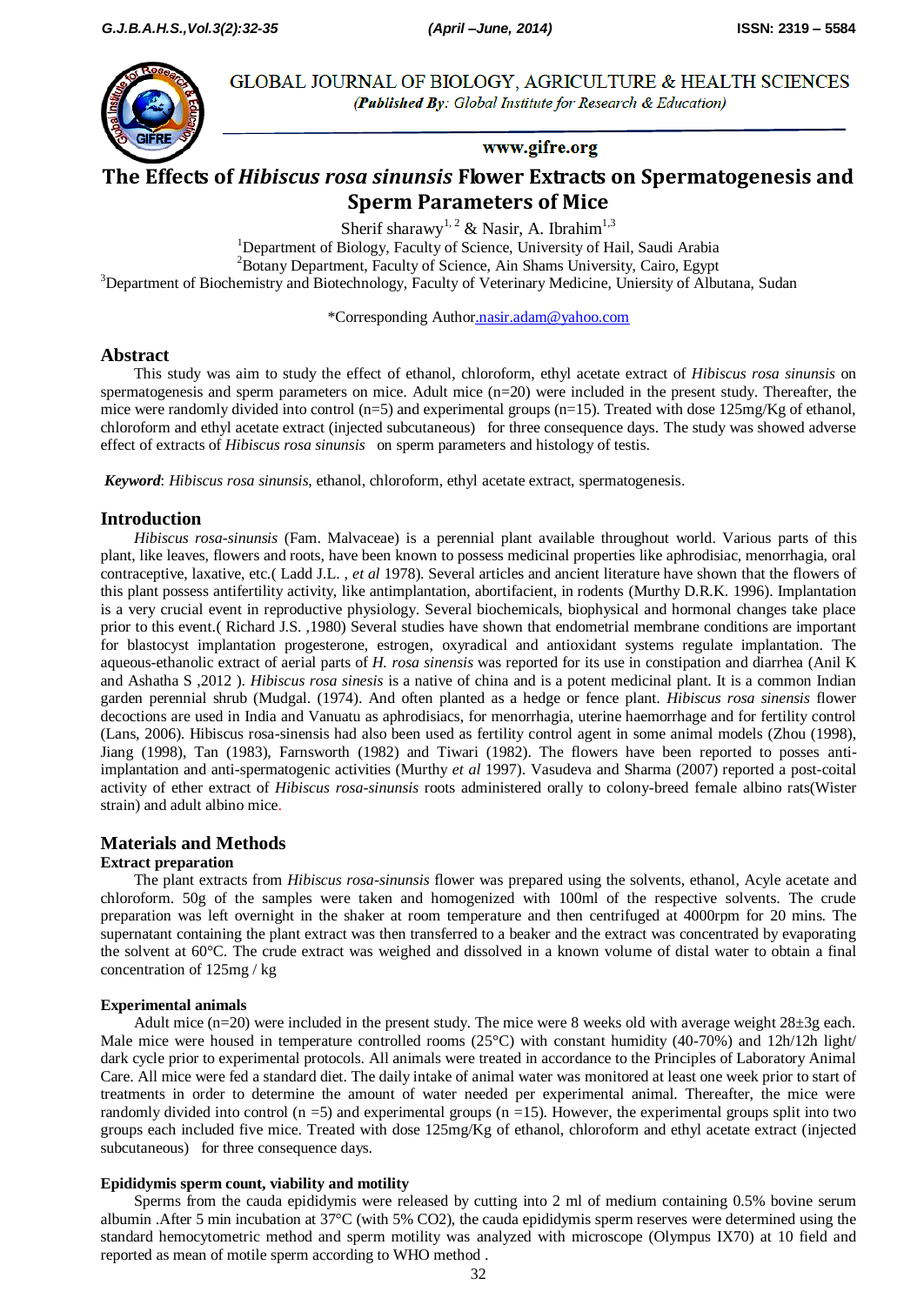#### **Histopathology and Light microscopy**

The testis were fixed in 10% formalin and embedded in paraffin. Five-micron thick sections were prepared and stained with Hematoxylin and Eosin (H&E). The specimens were examined under Olympus/3H light microscope-Japan.

#### **Statistical analysis**

Statistical comparisons were made using the ANOVA test for comparison of data in the control group and the experimental groups. The results were expressed as mean  $\pm$  S.E.M (standard error of means). Significant difference is written in parentheses.

# **Result**

#### **Spermatogenesis and Sperm Parameters:**

The result obtained was found average of body weight increased in ethanol and chloroform extract groups and there was no significant difference at level ( $p>0.05$ ) and it showed significant decreased at level ( $p<0.05$ ) in ethyl acetate extract when compared with the control group (Table .1). The results showed that there was high significant difference at level  $(p<0.05)$  testis weight in chloroform extract and ethyl acetate extract when it showed there was no significant difference at level (p>0.05) in ethanol extract compared with the control group. Sperm counts was significant difference at level ( $p<0.05$ ) in ethanol and chloroform extract groups and high significant difference at level ( $p<0.05$ ) in ethyl acetate extract. Sperm motility was high significant difference at level  $(p<0.05)$  in chloroform extract and ethyl acetate extract and significant difference at level  $(p>0.05)$  in ethanol extract compared with the control group. Sperm viability was high significant difference at level (p<0.05) in ethanol and chloroform extract and significant difference at level (p>0.05) in ethyl acetate extract compared with the control group.

#### **Histology investigations**

Histology of male mice treated with Hibiscus rosa sinunsis daily for three days control transverse section of control testes showing normal seminiferous tubules collagen tissue spermatogonia cell (Fig.1.) When transverse section of ethanol extract testes showing seminiferous tubules reminded intact and distortion in arrangement of cell spermatogonia series and distortion in seminiferous tubules (Fig.2.) and transverse section of chloroform extract testes showing seminiferous tubules with widened lumen distortion in seminiferous tubules and distortion in arrangement of cell spermatogonia series (Fig.3.) then transverse section of ethyl acetate extract testes showing normal seminiferous tubules collagen tissue and intact and distortion in arrangement of cell (Fig.4.).

# **Discussion**

Historically, the medicinal value of plants was tested by trial and error, as in the [Doctrine of Signatures.](http://www.encyclopedia.com/doc/1E1-Doctrine.html) Modern approaches to determining the medicinal properties of plants involve collaborative efforts that can include ethno botanists, anthropologists, pharmaceutical chemists, and physicians. Tan. CH, (1983) and Nidhi *et al*. (2009), report that, *Hibiscus rosa sinensis* extracts had no effects on weights of the male reproductive organ in a study of rats this result similar the result in present study. Sperm parameters result obtained in the present study were consistent with the finding by Farnsworth *et al.* (1982), Temitope (2010). Who found that alcoholic extracts of *H. sinensis* flowers led to decreased spermatogenic elements of testis and epididymal sperm count. The histological result in this study was approved by Nidhi M *et al* (2009), who report that histological, testis in mice treated with the plant extract showed alteration in the seminiferous tubules and alteration include decrease in thickness and density of germinal epithelium and hypertrophy in majority of cells moreover lumen shows negligible presence of sperms in the treated animal as compared to control. Crude extract of blooms of *Hibiscus rosa sinensis* has been demonstrated that there was definite antifertility effect of this extract in causing degenerative changes in the germinal epithelium of male albino rats ( Kholkute, 1977).

## **Conclusion**

The obtained data in this study was revealed that spermatogenesis and sperm parameters significantly changes during treatment and was show adverse effect of extracts of *Hibiscus rosa sinunsis* on sperm parameter and histology of testis.

## **Acknowledgement**

This work was kindly sponsored by University of Hail. The authors would like to express their gratitude to the Department of biology, Faculty of Science, University of hail.

## **References**

Anil Kumar and Ashatha Singh. Review on *Hibiscus rosa sinensis*. *International Journal of Research in Pharmaceutical and Biomedical Sciences*.2012 Vol. 3 (2)

Farnsworth NR,. Current status of plant products reported to inhibit sperm. Res Front Fertil Regul. 1982.

Nidhi Mishra, Vijay Lakshmi Tandon, Ashok Munjal. Evaluation of Medicinal Properties of Hibiscus rosa sinensis in Male Swiss Albino Mice. *International Journal of Pharmaceutical and Clinical Research*; 2009. 1(3): 106-111

Tan CH.Is Hibiscus rosa sinensis Linn. a potential source of antifertility agents for males? Int *J Fertil*. 1983 28(4):247-8.

Kholkute S.D . Effect of hibiscuc rosa sinensis on spermatogenesis and accessory reproductive organs in rats . *plant med* ; 1977 .31;127-130

Ladd J.L. , Jacobson M.; and Buriffim C. Beetles extracts prom neem tree as feeding deternts .*J. econ . entomol;* 1978 .71;803-810 Murthy D.R.K. Antifertility activities of hibiscus rosa sinensis in femalemice. Submitted to gulbarga university ; 1996.68; 82-89 . Richard J.S. A treaties on medicinal uses of plants by Indian tribes of Nevada . United States department of agriculture ; 1980. 31 ;  $160 - 175$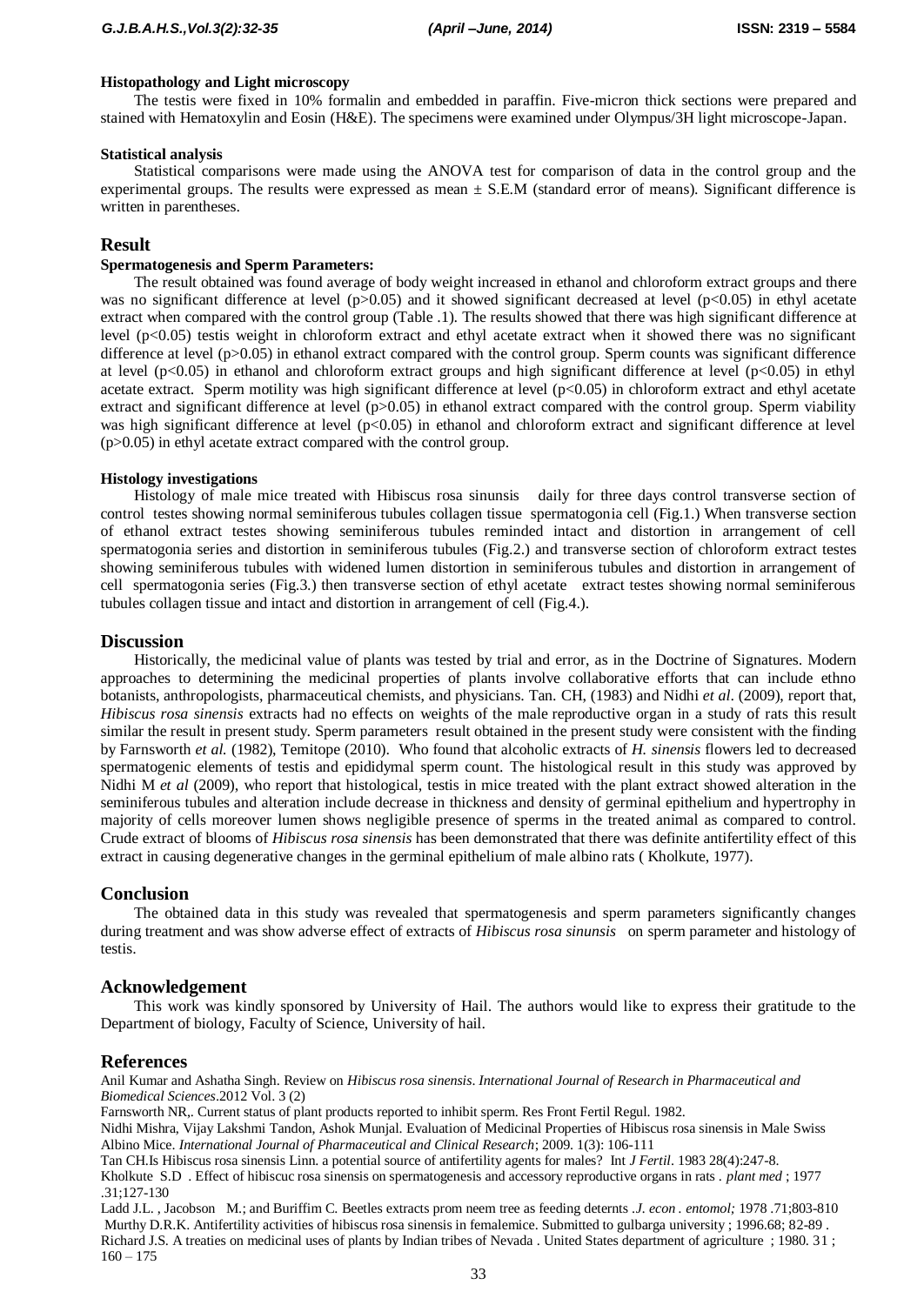Mudgal. Botanical description of Hibiscus rosa sinensis (China rose of shoe flower or japakusum*) J Res Indian Med*.; 1974. 9: 105. Lans .Creole remedies of Trinilad and Tobago. Lulucom, 2006.

Zhou M. Study of antifertility agent in petroleum extract of Hibiscus rosasinensis L. flower. Yunnan Daxue Xuebao, Ziran Kexueban. 1998. 20:170-171, 174

Tiwari K. C. Folklore information from Assam for family planning and birth control. *Int. J. Crude Drug Res.,* 1982 Nov; 20(3):133-7. Vasudeva N. and Sharma S. K. Post-coital antifertility effect of *Achyranthes aspera* Linn. roots. *J.Ethanopharmacol*, 2006. 107: 179– 81.

Jiang Y. Effect of petroleum ether extract of Hibiscus rosa-sinensis flowers on early pregnancy and some reproductive hormones in rats. *Yunnan Daxue Xuebao, Ziran Kexueban,* 1998 20:162-165

Murthy D. R. K., Reddy C. M. and Patil S. B. Effect of benzene extract of Hibiscus rosa-sinensis on the oestrous cycle and ovarian activity in albino mice. *Biol Pharm Bull,* 1997.20: 756–8.

Temitope. J. Control of Reproduction in Oreochromis niloticus (Linnaeus 1758) Using Hibiscus Rosa-sinensis (Linn.) Leaf Meal as Reproduction Inhibitor. *Journal of Agricultural Science*. 2010. *2: 4*

Table.1. Effects of *Hibiscus rosa sinunsis* on the average of body, testis weight (g), sperm count (10<sup>6</sup>/ml), sperm motility (%) and sperm viability (%)

| <b>Parameter</b>                                               | Control            | <b>Ethanol</b><br>extract | <b>Chloroform extract</b> | <b>Ethyl</b> acetate<br>extract |
|----------------------------------------------------------------|--------------------|---------------------------|---------------------------|---------------------------------|
| Body (gr)                                                      | $22.8000 \pm 0.86$ | $23.78 \pm 0.37$          | $21.80 \pm 1.49$          | $18.80 \pm 1.62$ *              |
| Testis $(gr)$                                                  | $0.45 \pm 0.02$    | $0.44 \pm 0.20$           | $0.54 \pm 0.17**$         | $0.52+0.14**$                   |
| Sperm concentration (total count)<br>(No of sperm/rat $10^6$ ) | $53.60 + 4.40$     | $48.20 \pm 3.58^*$        | $45.60 + 7.25*$           | 37.00±2.88**                    |
| Motility $(\%)$                                                | $39.00 \pm 1.76$   | $34.60 \pm 3.60^*$        | $47.00+9.92**$            | $30.40 \pm 1.80**$              |
| Viability(%)                                                   | $55.20 \pm 4.31$   | 39.20±4.87**              | $34.40 \pm 2.46$ **       | $45.80 \pm 5.31*$               |

\*= significant; \*\* High significant



## S= seminiferous tubules

**Fig.1.** Control section of control testes showing normal seminiferous tubules collagen tissue spermatogonia cell.



S= seminiferous tubules; P= spermatogonia

**Fig.2.** section of ethanol extract testes showing seminiferous tubules reminded intact and distortion in arrangement of cell spermatogonia series and distortion in seminiferous tubules.